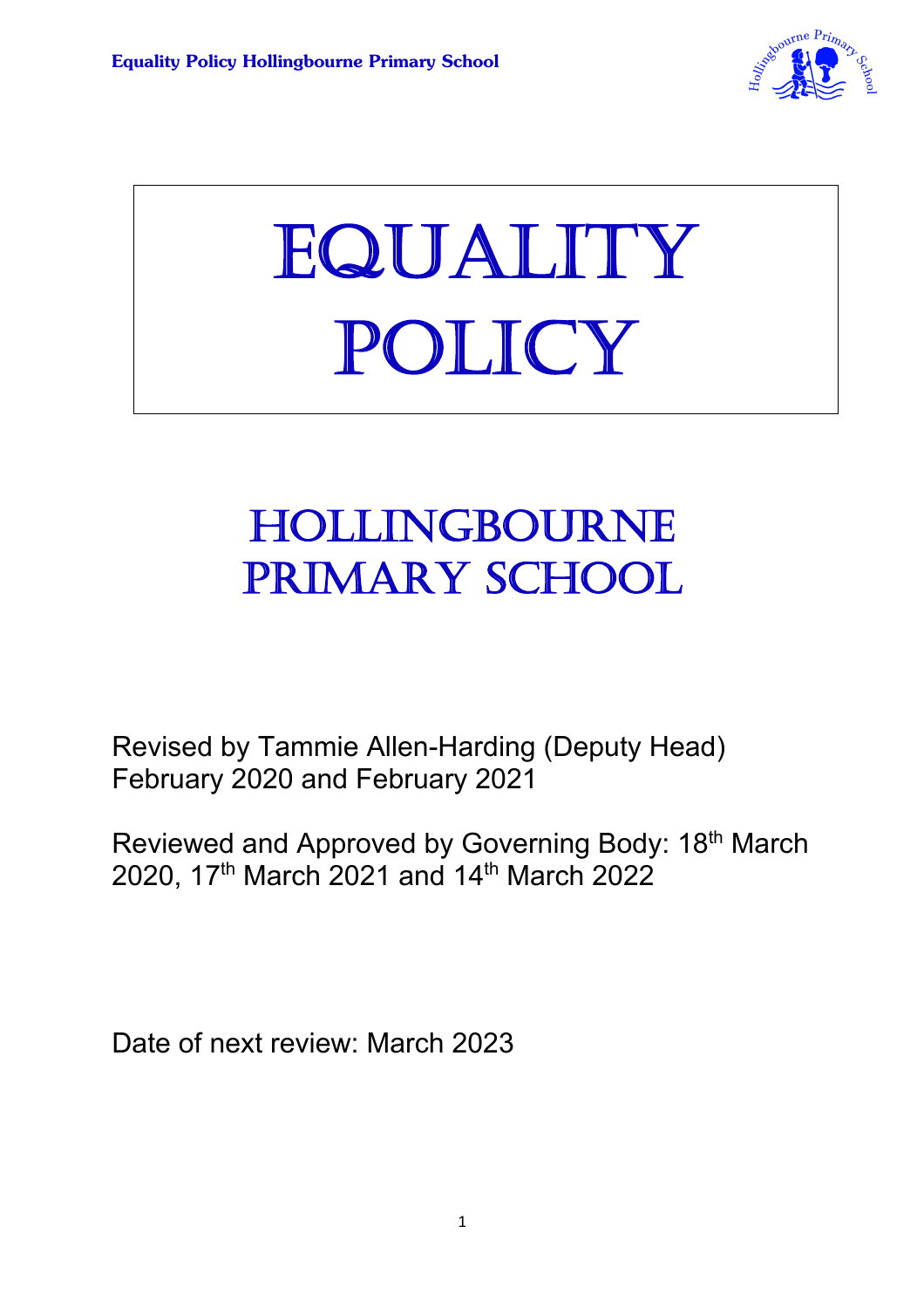

# **Policy Introduction**

The policy sets out Hollingbourne Primary School's approach to promoting equality, as defined within the **Equality Act 2010.** This Act replaced all existing equality legislation such as the Race Relations Act, Disability Discrimination Act and Sex Discrimination Act. It consolidated this legislation and also provided some changes for schools.

It covers sex, race, disability, religion or belief, sexual orientation, pupils who are pregnant or have recently given birth, undergoing or who have undergone gender reassignment and the school statutory duty to produce a Single Equality Scheme from April 2011.

#### **'Equality Act 2010 and Schools' Guidance**

#### **Key Points**

The Equality Act 2010 provides a single, consolidated source of discrimination law. It simplifies the law and it extends protection from discrimination in some areas.

As far as schools are concerned, for the most part, the effect of the current law is the same as it has been in the past – meaning that schools cannot unlawfully discriminate against pupils because of their sex, race, disability, religion or belief or sexual orientation.

In **May 2014**The Department for Education produced a non-statutory, advisory document for school leaders, school staff, governing bodies and local authorities. It was produced to help schools to understand how the Equality Act affects them and how to fulfil their duties under the Act. It was updated to include information on same-sex marriage.

Our Policy includes this guidance relevant to schools.

The Act makes it unlawful for the responsible body of a school to discriminate against, harass or victimise a pupil or potential pupil:

- in relation to admissions,
- in the way it provides education for pupils,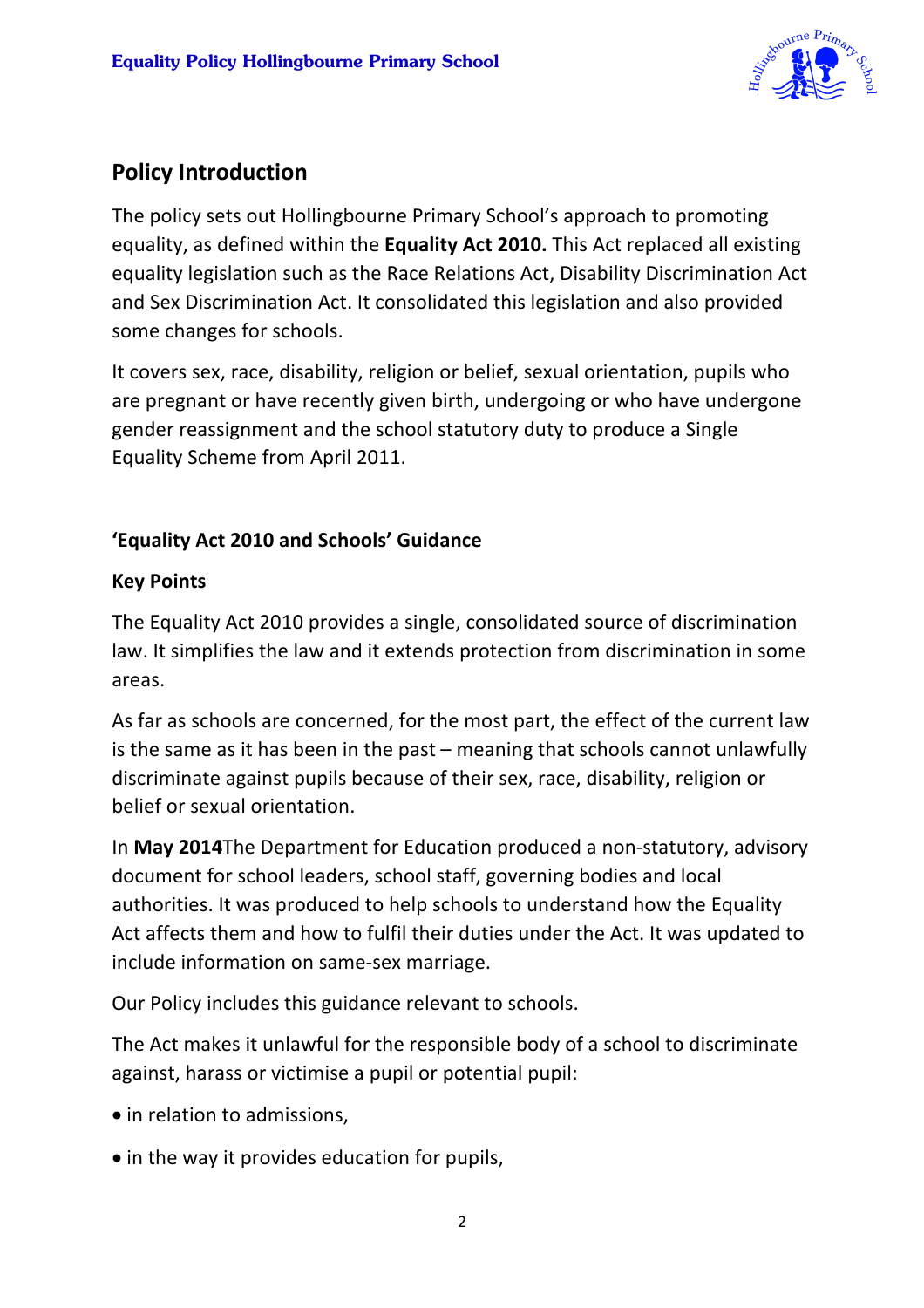

- in the way it provides pupils access to any benefit, facility or service, or
- by excluding a pupil or subjecting them to any other detriment.

The "responsible body" is the governing body or the local authority for maintained schools in England and Wales.

The school's liability not to discriminate, harass or victimise does not end when a pupil has left the school, but will apply to subsequent actions connected to the previous relationship between school and pupil, such as the provision of references on former pupils or access to "old pupils" communications and activities.

# **Protected Characteristics**

It is unlawful for a school to discriminate against a pupil or prospective pupil by treating them less favourably because of their:

- sex
- race
- disability
- religion or belief
- sexual orientation
- gender reassignment
- pregnancy or maternity

#### **Association**

It is unlawful to discriminate because of the sex, race, disability, religion or belief, sexual orientation or gender reassignment of another person with whom the pupil is associated. So, for example, a school must not discriminate by refusing to admit a pupil because his parents are gay men or lesbians. It would be race discrimination to treat a white pupil less favourably because she has a black boyfriend.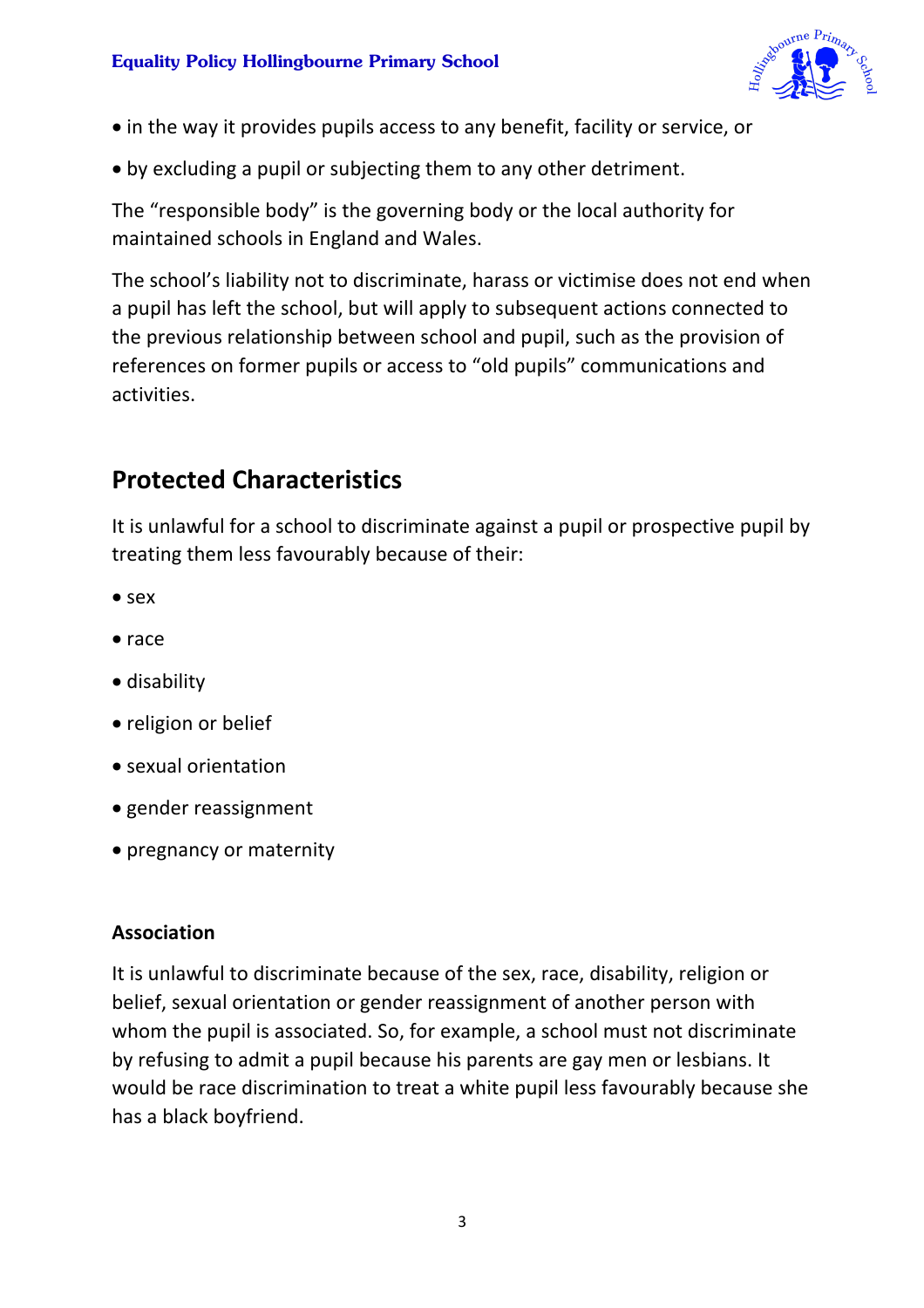

#### **Perception**

It is also unlawful to discriminate because of a characteristic which you think a person has, even if you are mistaken. So a teacher who consistently picks on a pupil for being gay will be discriminating because of sexual orientation whether or not the pupil is in fact gay.

The Act extends protection against discrimination on grounds of pregnancy or maternity to pupils, so it will be unlawful – as well as against education policy – for a school to treat a pupil unfavourably because she is pregnant or a new mother.

Protection for transgender pupils against gender reassignment discrimination is also included in this Act.

The term "protected characteristics" is used as a convenient way to refer to the personal characteristics to which the law applies.

A person's age is also a protected characteristic in relation to employment and the Act extends this (except for children) to the provision of goods and services, but age as a protected characteristic does not apply to pupils in schools. Schools therefore remain free to admit and organise children in age groups and to treat pupils in ways appropriate to their age and stage of development without risk of legal challenge, even in the case of pupils over the age of 18.

#### **Unlawful behaviour**

The Act defines four kinds of unlawful behaviour – direct discrimination; indirect discrimination; harassment and victimisation.

1.Direct discrimination occurs when one person treats another less favourably, because of a protected characteristic, than they treat – or would treat – other people. This describes the most clear-cut and obvious examples of discrimination – for example if a school were to refuse to let a pupil be a prefect because she is a lesbian.

2.Indirect discrimination occurs when a "provision, criterion or practice" is applied generally but has the effect of putting people with a particular characteristic at a disadvantage when compared to people without that characteristic. An example might be holding a parents' meeting on a Friday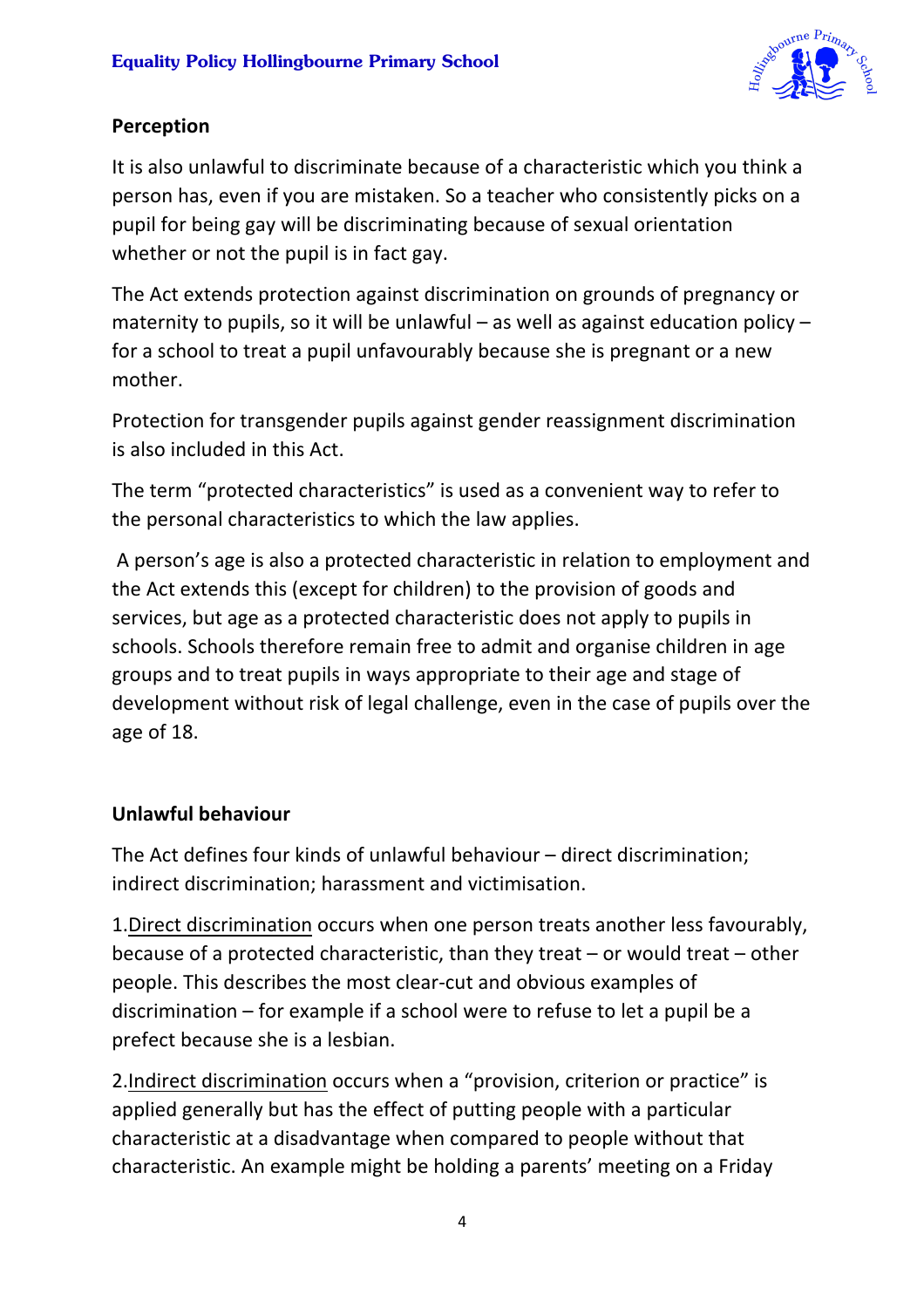

evening, which could make it difficult for observant Jewish parents to attend. It is a defence against a claim of indirect discrimination if it can be shown to be "a proportionate means of achieving a legitimate aim". This means both that the reason for the rule or practice is legitimate, and that it could not reasonably be achieved in a different way which did not discriminate.

3. Harassment has a specific legal definition in the Act - it is "unwanted conduct, related to a relevant protected characteristic, which has the purpose or effect of violating a person's dignity or creating an intimidating, hostile, degrading, humiliating or offensive environment for that person". This covers unpleasant and bullying behaviour, but potentially extends also to actions which, whether intentionally or unintentionally, cause offence to a person because of a protected characteristic. Where schools are concerned, the offence of harassment as defined in this way in the Act applies only to harassment because of disability, race, sex or pregnancy and maternity, and not to religion or belief, sexual orientation or gender reassignment. It is very important to recognise that this does not mean that schools are free to bully or harass pupils on these other grounds - to do so would still be unlawful as well as unacceptable. Any case against the school would be on grounds of direct discrimination rather than harassment.

Thus, if a teacher belittles a pupil and holds her up to ridicule in class because of a disability she has, this could lead to a court case alleging unlawful harassment. The same unacceptable treatment directed at a lesbian pupil, or based on a pupil's religion, could lead to a case claiming direct discrimination. The practical consequences for the school, and the penalties, would be no different.

4. Victimisation occurs when a person is treated less favourably than they otherwise would have been because of something they have done ("a protected act") in connection with the Act. A protected act might involve, for example, making an allegation of discrimination or bringing a case under the Act, or supporting another person's complaint by giving evidence or information, but it includes anything that is done under or in connection with the Act. Even if what a person did or said was incorrect or misconceived, for example based on a misunderstanding of the situation or of what the law provides, they are protected against retaliation unless they were acting in bad faith. The reason for this is to ensure that people are not afraid to raise genuine concerns about discrimination because of fear of retaliation.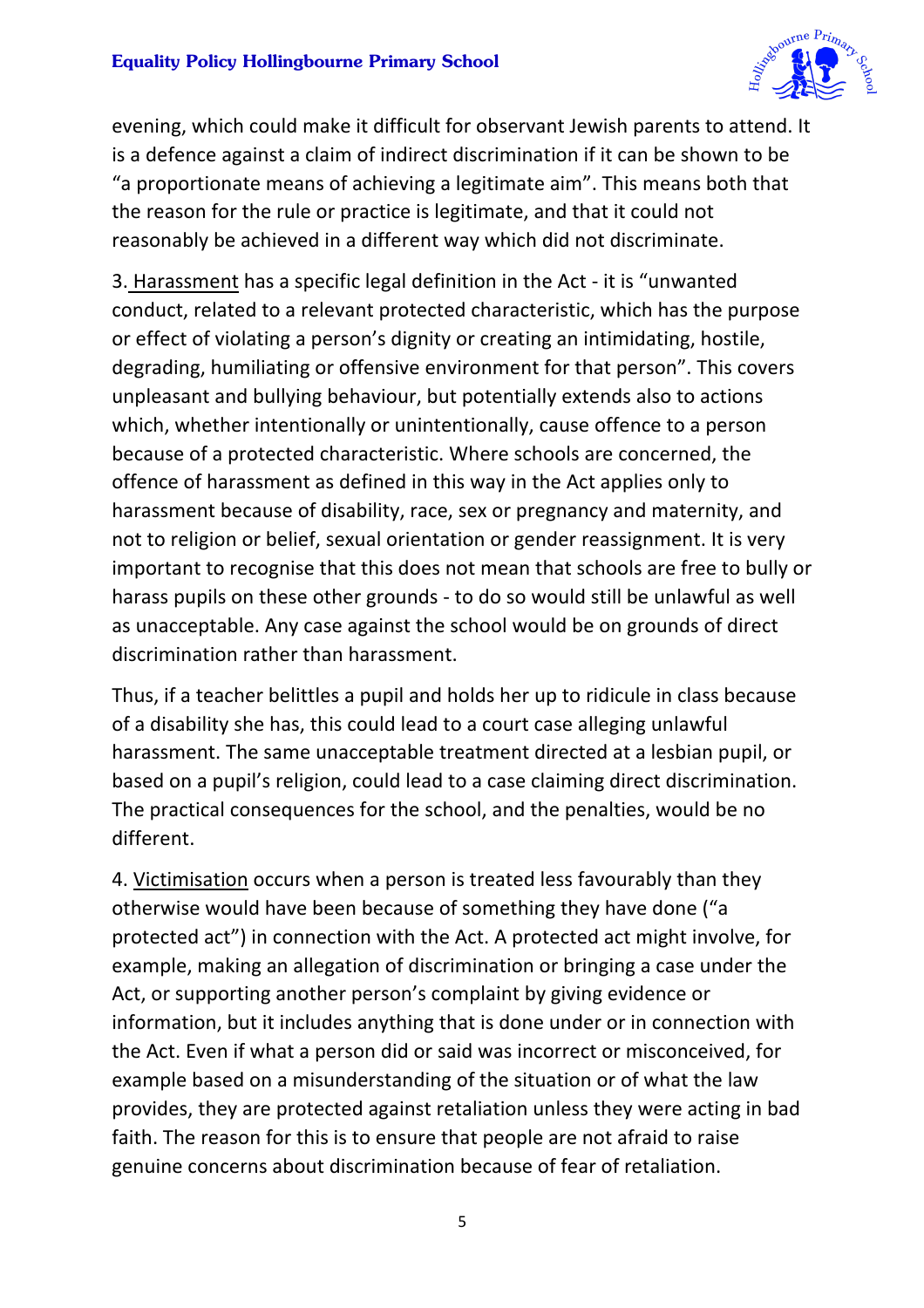#### **Equality Policy Hollingbourne Primary School**



As well as it being unlawful to victimise a person who does a protected act, a child must not be victimised because of something done by their parent or a sibling in relation to the Act. This means that a child must not be made to suffer in any way because, for example, her mother has made a complaint of sex discrimination against the school, or her brother has claimed that a teacher is bullying him because he is gay, whether or not the mother or brother was acting in good faith.

If a pupil has himself or herself done a protected act – such as making a complaint of discrimination against a teacher – then the child's own good faith will be relevant. For example, if the parent's complaint is based on information from her son and the son was deliberately lying, it is not victimisation for the school to punish him in the same way as it might do any other dishonest pupil. Unless it can be clear that the mother was also acting in bad faith (for example that she knew her son was lying) it would still be unlawful to victimise her for pursuing the complaint.

#### **Special provisions for disability**

The law on disability discrimination is different from the rest of the Act in a number of ways. In particular, it works in only one direction – that is to say, it protects disabled people but not people who are not disabled. This means that schools are allowed to treat disabled pupils more favourably than non-disabled pupils, and in some cases are required to do so, by making reasonable adjustments to put them on a more level footing with pupils without disabilities The definition of what constitutes discrimination is more complex. Provision for disabled pupils is closely connected with the regime for children with special educational needs.

#### **The School Context**

We are situated in the village of Hollingbourne welcoming pupils from the village and surrounding villages. The school has 96 children on roll with 4% on the SEN register.

Hollingbourne is a Primary School for children from 4-11 years of age in four classes; all mixed age apart from foundation stage that stands as a single aged class.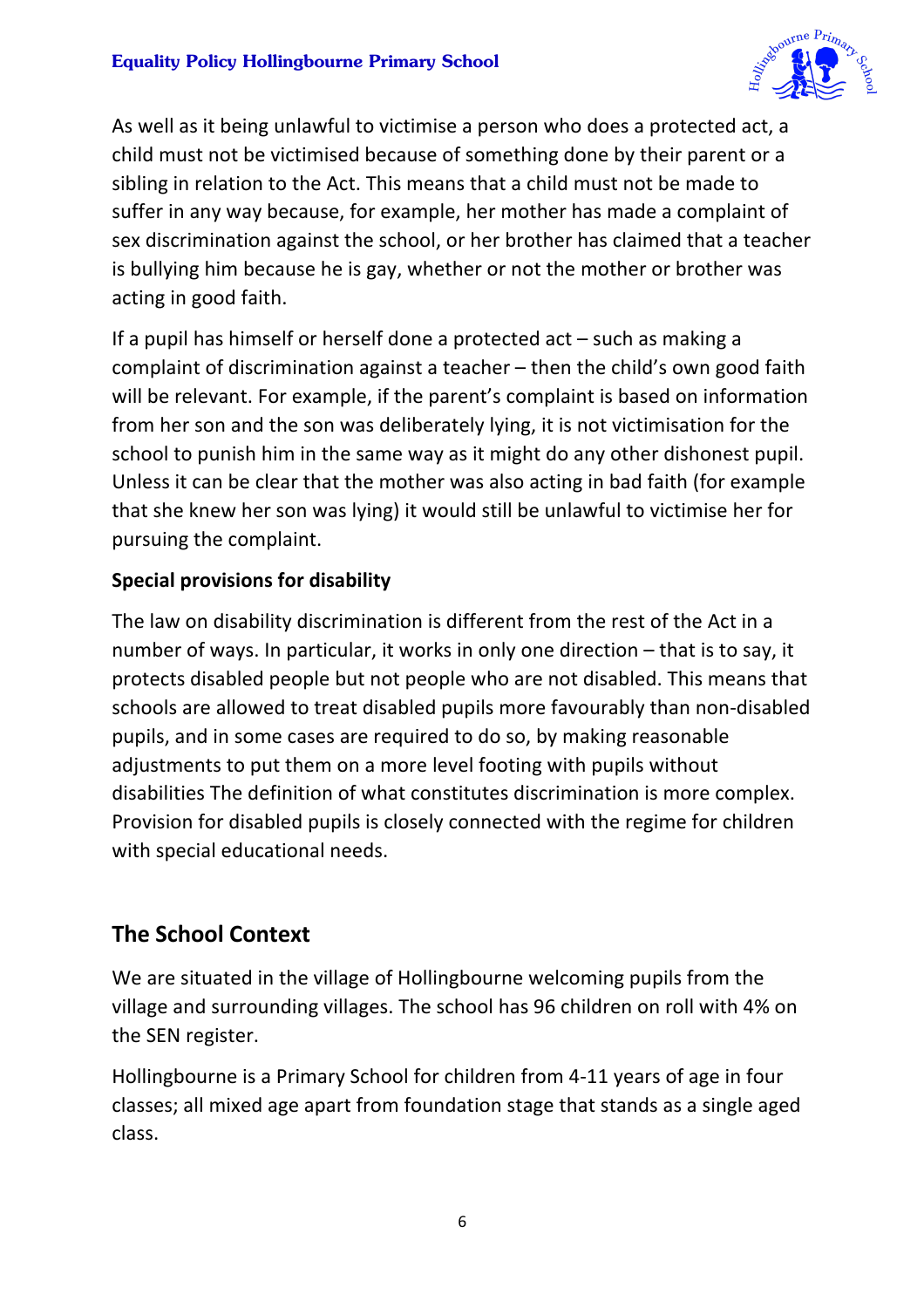

Currently we have no disabled pupils on role. Any children with physical disabilities joining our school would be catered for on an individual basis within the school according to their needs.

The majority of children are white and British. A very small minority of children are from different ethnic backgrounds. The majority of children are Christian. The school currently has two looked after children (LAC). Currently all members of staff are white and British. The vast majority of children speak English as their main language, although some pupils have one parent who speaks English as a second language.

As the school serves a community that is predominantly white and British, we are committed to enriching the curriculum and experiences offered to all children in order to recognise and celebrate the linguistic, religious and cultural diversity of British society. We are equally committed to ensuring equality of opportunity for all children irrespective of their race, disability or gender.

### **Equality Information**

Throughout all aspects of the curriculum Hollingbourne promotes tolerance and friendship and we share an understanding of a range of religions and cultures.

In September 2017, we introduced our whole school values that are reinforced day to day and through our whole school assemblies. The values are: resilience, acceptance, aspiration, honesty, collaboration and respect.

Our Behaviour and Anti-bullying Policies and assemblies dealing with relevant situations and involvement with the local communities enable pupils to address equality issues.

We welcome engagement with all staff members, parents and of course pupils if issues were to arise.

At Hollingbourne we recognise that the public sector equality duty has three aims and they are to:

• eliminate unlawful discrimination, harassment and victimisation and other conduct under the Act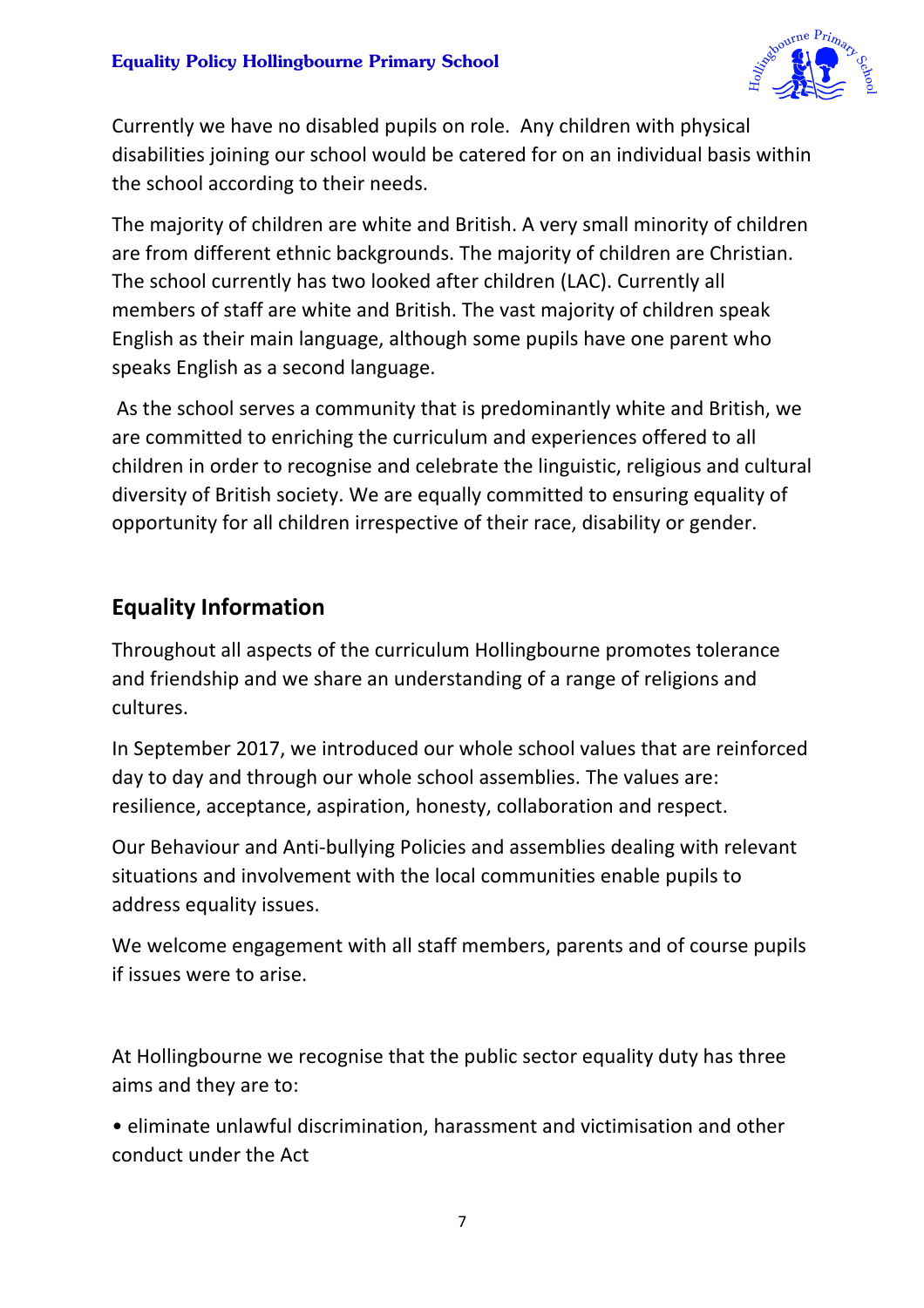

• advance equality of opportunity between people who share a protected characteristic and those who do not

• foster good relations between people who have a shared characteristic and those who do not

The Leadership Team and Governors at Hollingbourne Primary School will annually review how well we achieve these aims with regard to the protected groups under the Equality Act (race, disability, gender, gender re-assignment, age, pregnancy and maternity, marital status, religion and belief and sexual orientation.)

# **Equality Objectives**

We aim to provide the best education for all at Hollingbourne Primary School. The ethos of our school clearly reflects our commitment to fully including, respecting and supporting all members of our school community whatever their cultural background, belief, gender, race or disability.

Having referred to and analysed our equality information we have set ourselves the following objectives:-

**Objective 1** To ensure that the curriculum effectively supports the needs of all children, with particular reference to vulnerable groups. Every effort is made to remove barriers to full pupil participation. We ensure that the way in which issues are taught do not subject individuals to discrimination.

**Objective 2** To ensure that there are no differences in progress or confidence due to cultural background, belief, gender, race or disability.

**Objective 3** To provide a balance of gender role models for all children.

**Objective 4** To ensure that in all staff appointments, the best candidate will be appointed, based upon strict professional criteria.

#### **Acts of worship**

There is a general exception, which applies to all schools, to the religion or belief provisions which allows all schools to have acts of worship or other forms of collective religious observance. This means the daily act of collective worship, which for maintained schools is mandatory and should be of a broadly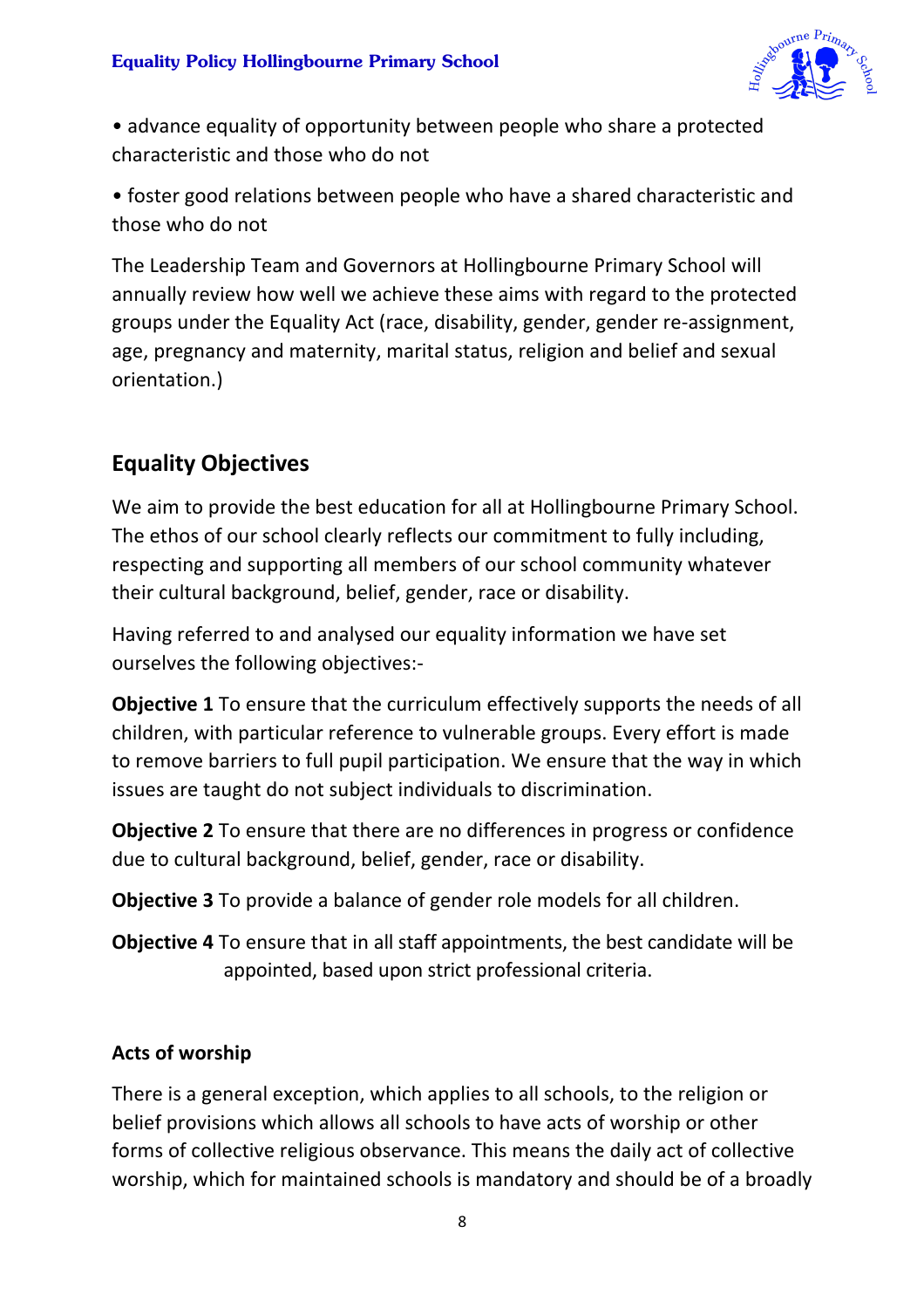

Christian nature, is not covered by the religion or belief provisions. The exception means that schools will not be acting unlawfully if they do not provide an equivalent act of worship for other faiths.

Schools are also free to celebrate religious festivals and could not be claimed to be discriminating against children of other faiths if, for example, they put on a nativity play at Christmas or hold a celebration to mark other religious festivals such as Diwali or Eid.

#### **Uniforms**

The Equality Act does not deal specifically with school uniform or other aspects of appearance such as hair colour and style, and the wearing of jewellery and make-up, but the general requirement not to discriminate in the treatment of pupils applies here as in relation to other aspects of school policy. It is for the governing body of a school to decide whether there should be a school uniform and other rules relating to appearance, and if so what they should be. This flows from the duties placed upon the governing body by statute to manage the school. Hollingbourne have a school uniform which pupils are encouraged to wear.

#### **Gender reassignment**

Protection from discrimination because of gender reassignment in schools is new for pupils in the Equality Act, although school staff are already protected. It is unlawful for schools to treat pupils less favourably because of their gender reassignment.

Gender reassignment is defined in the Equality Act as applying to anyone who is undergoing, has undergone or is proposing to undergo a process (or part of a process) of reassigning their sex by changing physiological or other attributes. This definition means that in order to be protected under the Act, a pupil will not necessarily have to be undertaking a medical procedure to change their sex but must be taking steps to live in the opposite gender, or proposing to do so. The protection against discrimination because of gender reassignment now matches the protection because of sexual orientation in schools. That is protection from direct and indirect discrimination and victimisation, which includes discrimination based on perception and on association.

We will ensure that all gender variant pupils, or the children of transgender parents, are not singled out for different and less favourable treatment from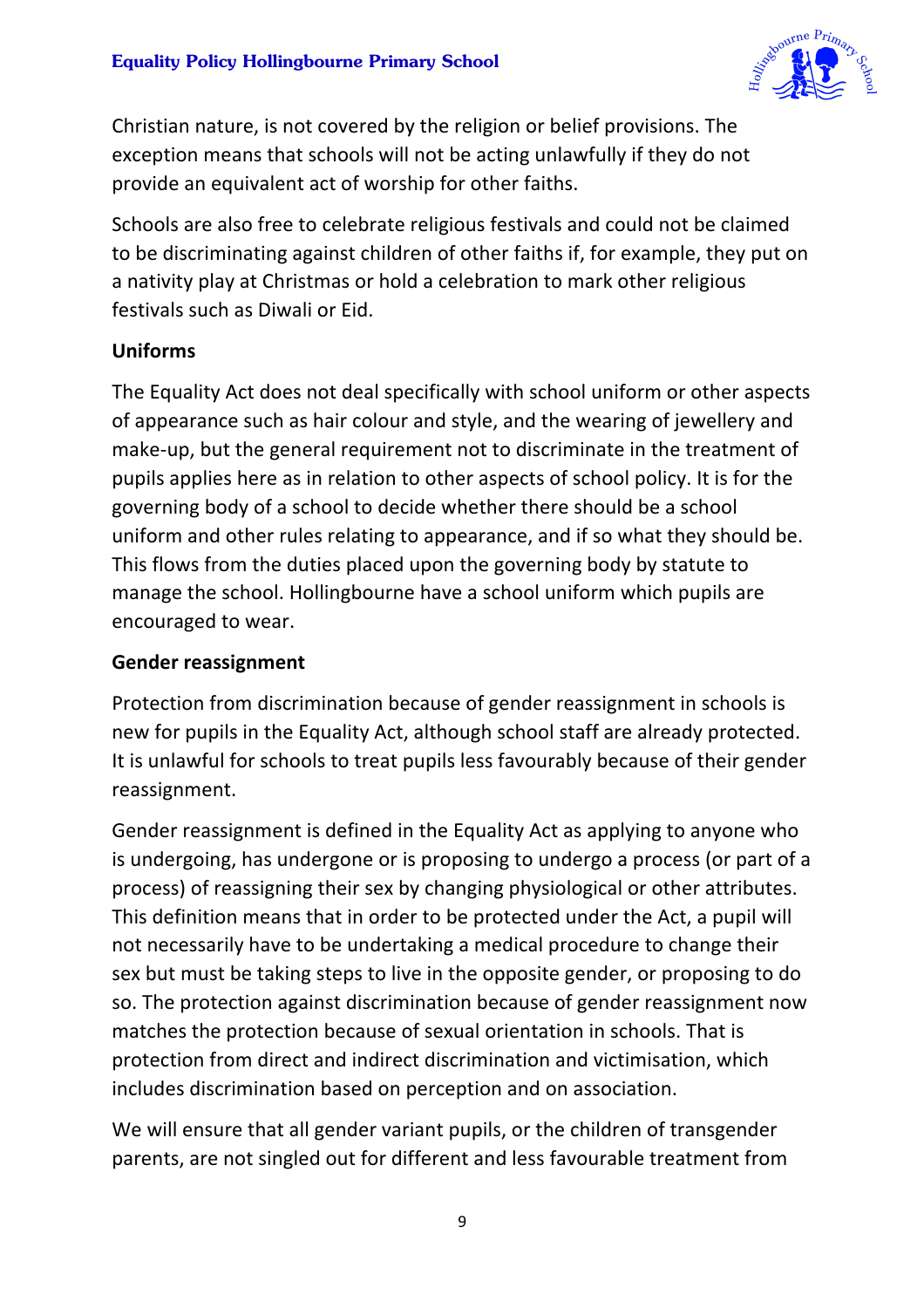

that given to other pupils. It is relatively rare for pupils – particularly very young pupils – to want to undergo gender reassignment, but when a pupil does so a number of issues will arise and these will be sensitively handled.

#### **Segregating pupils by race or ethnicity**

Segregation of pupils by race is always direct discrimination. It would thus be unlawful for a school to put children into sets, or into different sports in PE classes, according to their ethnicity. This stipulation in the Act is to make it clear that claims that segregated treatment is "separate but equal" cannot be sustained where race is concerned. It does not mean that schools cannot take positive action to deal with particular disadvantages affecting children of one racial or ethnic group, where this can be shown to be a proportionate way of dealing with such issues.

#### **Race Equality Duty**

Schools previously had a statutory duty which required them to take proactive steps to tackle racial discrimination, and promote equality of opportunity and good race relations. Under the Equality Act, this has been replaced by the general equality duty and the specific duties – covered in chapter 5 of the guidance.

#### **Religion or belief**

The Equality Act defines "religion" as being any religion, and "belief" as any religious or philosophical belief. A lack of religion or a lack of belief are also protected characteristics. These definitions are fairly broad and the concepts of religion and belief therefore must be construed in accordance with Article 9 of the European Convention on Human Rights and with existing case law. This means that to benefit from protection under the Act, a religion or belief must have a clear structure and belief system, and should have a certain level of cogency, seriousness and cohesion, and not be incompatible with human dignity.

"Religion" will include for example all the major faith groups and "belief" will include non-religious worldviews such as humanism. Religion will also include denominations or sects within a religion, such as Catholicism or Protestantism within Christianity.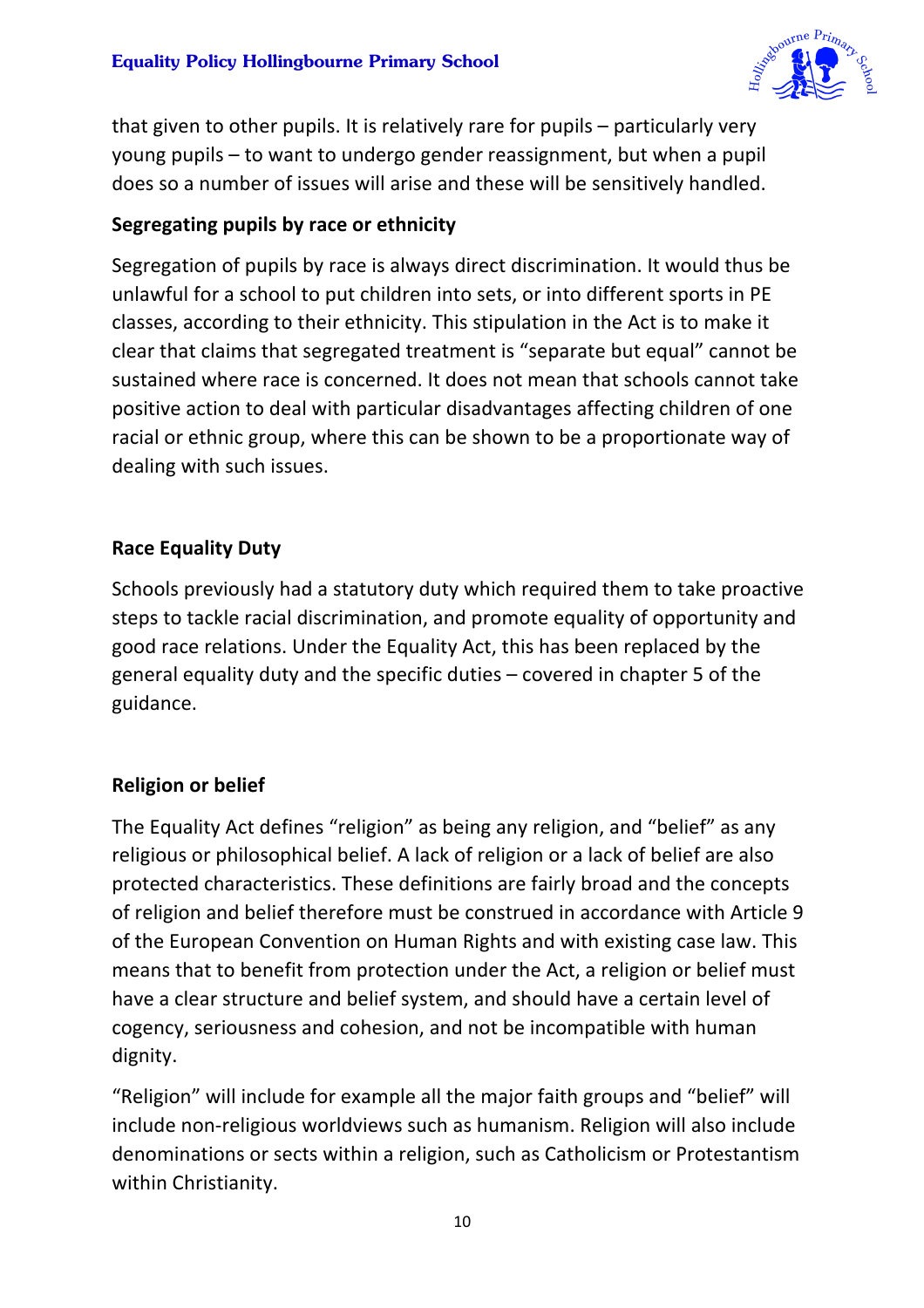

It is not however intended to include political beliefs such as Communism or support for any particular political party.

Lack of religion or belief is also included in the definition of "religion or belief". This means it will be unlawful to discriminate against someone on the grounds that they do not adhere, or sufficiently adhere, to a particular religion or belief (even one shared by the discriminator), or indeed any religion or belief at all – such as, for example, an atheist.

Discrimination because of religion or belief means treating a person less favourably than another person is or would be treated, because of their religion or belief, or the religion or belief they are perceived to have, their lack of religion or belief, or the religion or belief, or lack of it, of someone else with whom they are associated.

The Equality Act makes it clear that unlawful religious discrimination can include discrimination against another person of the same religion or belief as the discriminator. This is to ensure that any potential discrimination between, e.g. Orthodox and Reform Jews, or Shia and Sunni Muslims, would also be unlawful. So if a Muslim pupil is not chosen for a part in a school play because it is thought to be inappropriate for a girl of that faith that will be discrimination even if the decision was taken by a Muslim teacher. Nor could a Muslim teacher choose one Muslim pupil over another for a part in the play because he thinks the chosen pupil is a more observant member of his faith and should be rewarded.

The definition of discrimination on grounds of religion or belief does not address discrimination on any other ground (such as race, sex or sexual orientation). The Act does not allow a teacher to discriminate against a pupil because of his own personal religious views about homosexuality or the role of women for example.

#### **Sex/gender**

Hollingbourne will ensure that pupils of one sex are not singled out for different and less favourable treatment from that given to other pupils. We will check that there are no practices which could result in unfair, less favourable treatment of boys or girls. For example, it would be unlawful for a school to require girls to learn needlework while giving boys the choice between needlework and woodwork classes.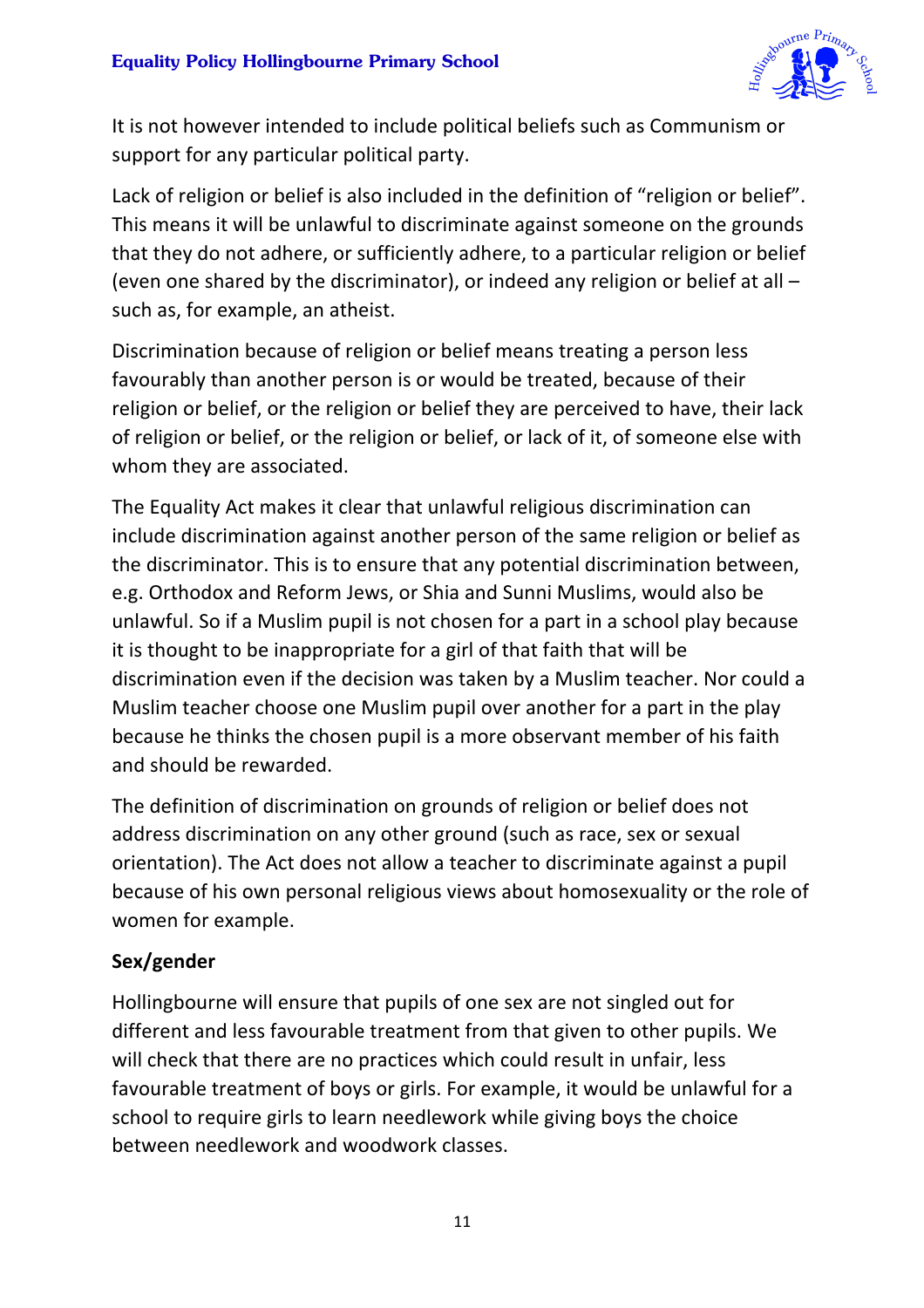

#### **Sexual orientation and marriage and civil partnership**

Hollingbourne will ensure that all gay, lesbian or bi-sexual pupils, or the children of gay, lesbian or bi-sexual parents, are not singled out for different and less favourable treatment from that given to other pupils. We will check that there are no practices which could result in unfair, less favourable treatment of such pupils. For example, it would be unlawful for a school to refuse to let a gay pupil become a prefect because of his sexual orientation.

Teaching about marriage must be done in a sensitive, reasonable, respectful and balanced way. Teachers are subject to professional requirements, the school curriculum, school policies, and anti-discrimination duties towards colleagues and pupils.

No school, or individual teacher, is under a duty to support, promote or endorse marriage of same sex couples. Teaching should be based on facts and should enable pupils to develop an understanding of how the law applies to different relationships. Teachers must have regard to statutory guidance on sex and relationship education, and to meet duties under equality and human rights law.

#### **Disability**

The disability provisions in this Act are different from those for other protected characteristics in a number of ways.

The overriding principle of equality legislation is generally one of equal treatment - i.e. that you must treat a black person no less well than a white person, or a man as favourably as a woman. However, the provisions relating to disability discrimination are different in that you may, and often must, treat a disabled person more favourably than a person who is not disabled and may have to make changes to your practices to ensure, as far as is reasonably possible, that a disabled person can benefit from what you offer to the same extent that a person without that disability can. So in a school setting the general principle is that you have to treat male and female, black and white, gay and straight pupils equally - but you may be required to treat disabled pupils differently. Discrimination is also defined rather differently in relation to disability Provisions relating to disability

The disability provisions in the Equality Act mainly replicate those in the former Disability Discrimination Act (DDA). There are some minor differences as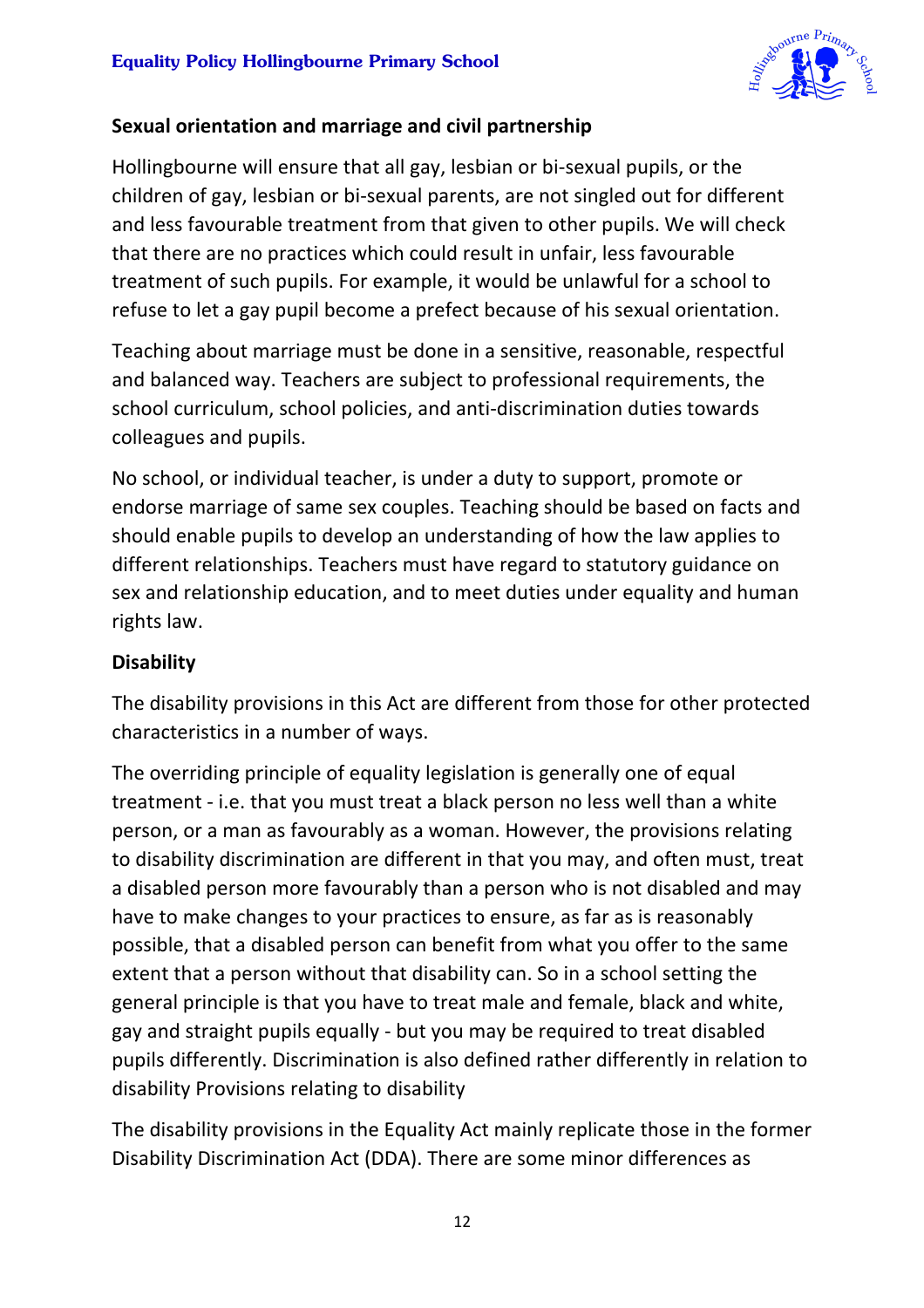

follows: • Unlike the DDA the Equality Act does not list the types of day to day activities which a disabled person must demonstrate that they cannot carry out, thus making the definition of disability less restrictive for disabled people to meet. • Failure to make a reasonable adjustment can no longer be defended as justified. The fact that it must be reasonable provides the necessary test. • Direct discrimination against a disabled person can no longer be defended as justified – bringing it into line with the definition of direct discrimination generally. • From September 2012 schools and local authorities have a duty to supply auxiliary aids and services as reasonable adjustments where these are not being supplied through Special Educational Needs (SEN) statements or from other sources.

In practice this will already be being done in many cases.

## **Roles and Responsibilities**

#### **School governors are responsible for:**

- making sure the school complies with current equality legislation
- making sure this policy and its procedures are followed

#### **The Headteacher is responsible for**:

- making sure the policy is readily available and that the governors, staff, pupils and their parents/carers know about it
- making sure its procedures are followed
- producing regular information for staff and governors about the policy and how it is working and providing training for them on the policy, if necessary
- making sure all staff know their responsibilities and receive training and support in carrying these out
- taking appropriate action in cases of harassment and discrimination

#### **All school staff are responsible for:**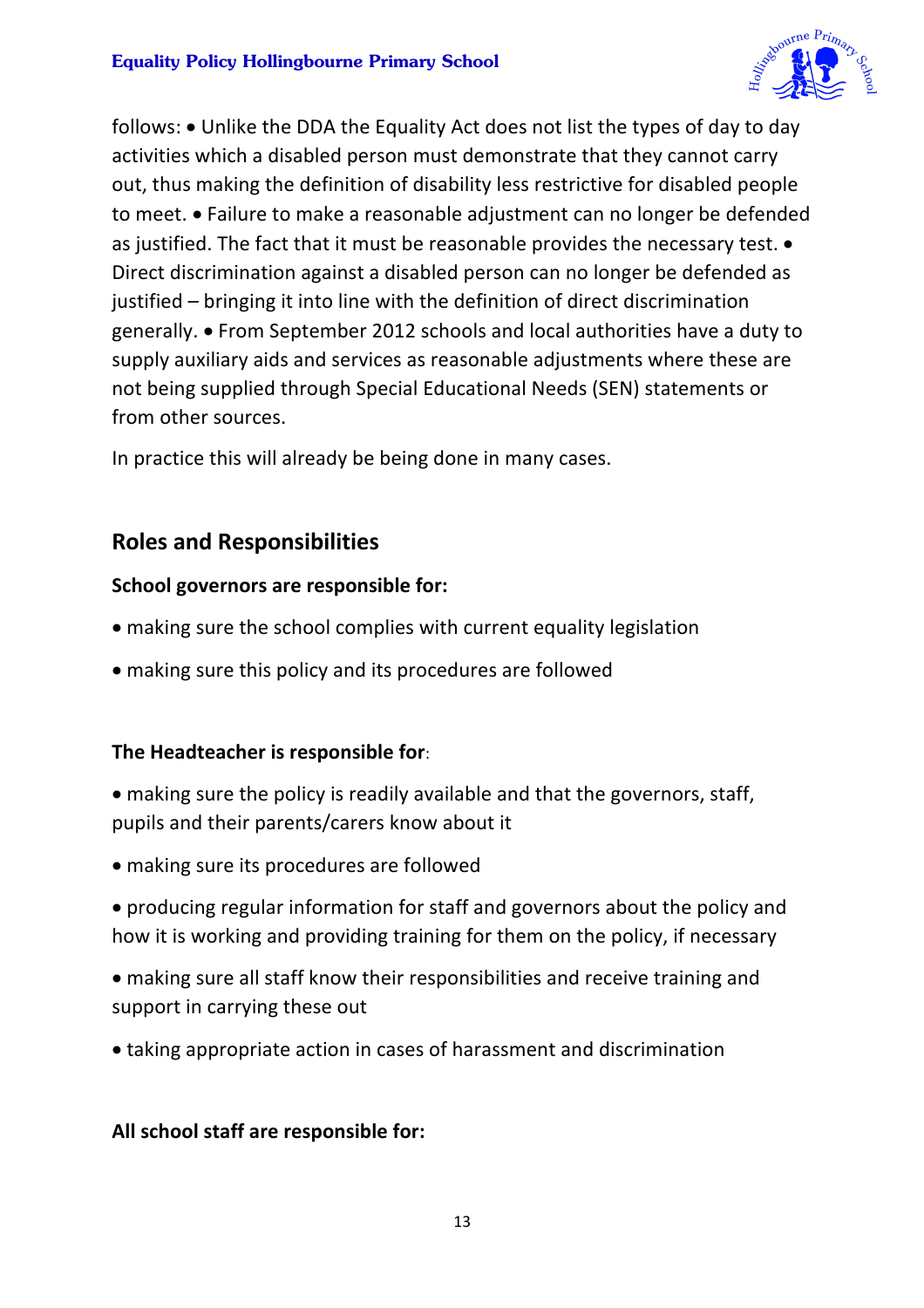

• modelling good practice, dealing with discriminatory incidents and being able to recognise and tackle bias and stereotyping

• promoting equality and avoiding discrimination against anyone

• keeping up to date with the law on discrimination and taking training and learning opportunities

#### **Pupils are responsible for:**

• keeping equality and diversity issues on the School Council agenda, through a shared input with staff on developing policies relating to this area. This may include: − the anti-bullying policy and specifically racist and homophobic bullying − developing school/class rules which challenge discriminatory behaviour

#### **Parents/Carers are responsible for:**

•Encouraging equality and diversity with their own children, to share input with staff on developing policies relating to this area.

#### **Visitors and contractors are responsible for:**

• Knowing and following our equality policy

**Responsibility for overseeing equality practices in the school lies with the Headteacher, Chair of Governors, Recourses and Achievement Committee.** Responsibilities include:

- Coordinating and monitoring work on equality issues
- Dealing with and monitoring reports of harassment (including racist and homophobic incidents)
- Monitoring the progress and attainment of potentially vulnerable groups of pupils (e.g. children and young people in care, children from minority ethnic/language or Traveller communities, disabled pupils etc.)
- Monitoring exclusions Monitoring, Reviewing and Assessing Impact The school's Equality Policy must be supported by a Single Equality Scheme. This is